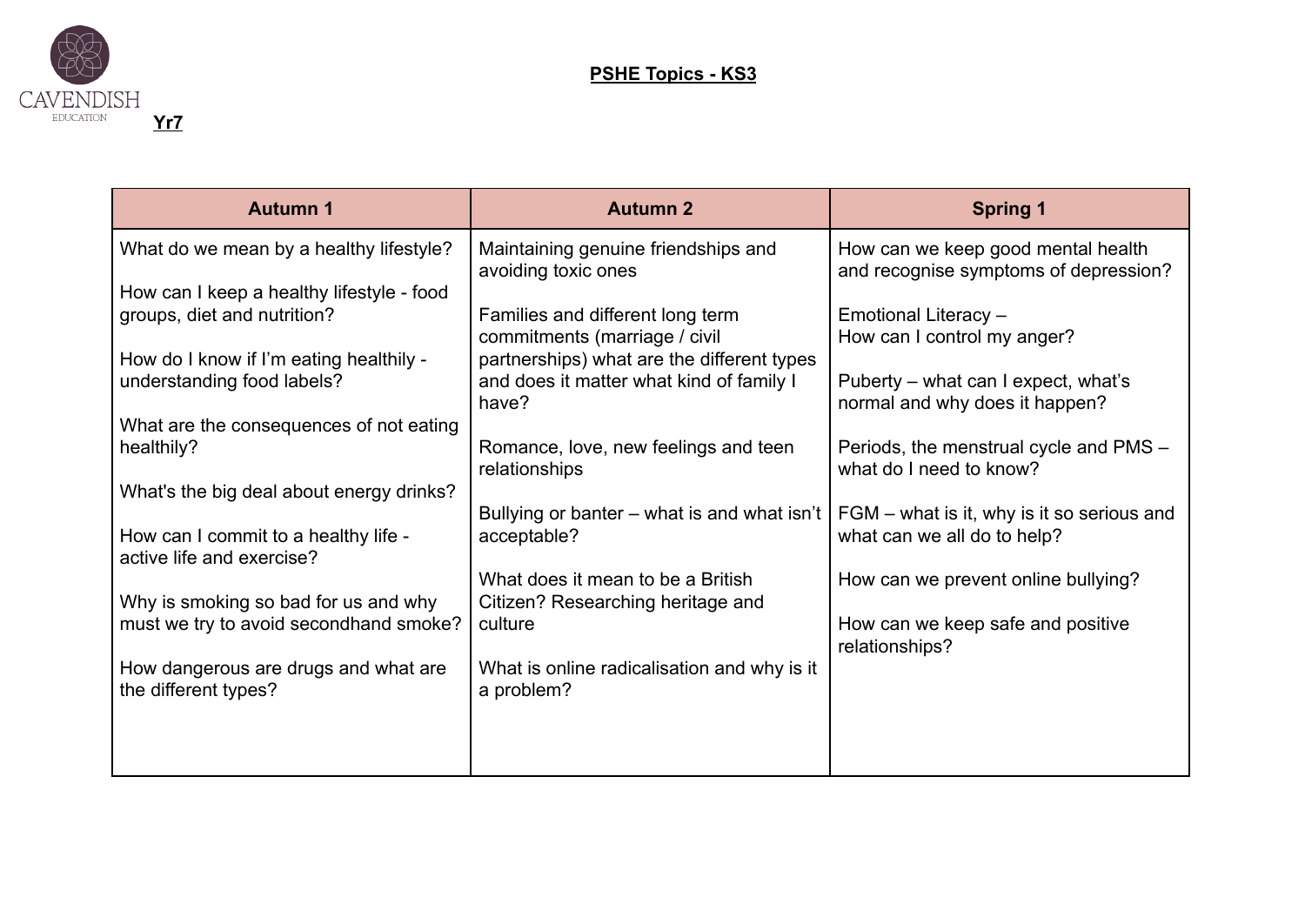

## **PSHE Topics - KS3**

| <b>Spring 2</b>                                      | <b>Summer 1</b>                                | <b>Summer 2</b>                                                                 |
|------------------------------------------------------|------------------------------------------------|---------------------------------------------------------------------------------|
| How to be an aspirational student                    | What is budgeting - how can we do it?          | What is my personal identity and why is<br>diversity important?                 |
| The importance of self-esteem                        | How can I create a personal budgeting<br>plan? | How can we be resilient and face                                                |
| What are wants and needs, and why do                 |                                                | challenges?                                                                     |
| we need to know the difference?                      | What are savings, loans and interest<br>rates? | Love and relationships - dealing with                                           |
| What is stereotyping and prejudices?<br>Racism focus | What are the different types of financial      | different feelings                                                              |
| How can we enjoy social media, but keep              | products?                                      | Family relationships - the different types<br>and why we don't always get along |
| our accounts safe and private?                       | What are the different types of financial      |                                                                                 |
| How can we shop as an ethical                        | transactions?                                  | Introduction to mental health - depression                                      |
| consumer?                                            |                                                | Why do people bully, and how can we<br>stop this?                               |
|                                                      |                                                |                                                                                 |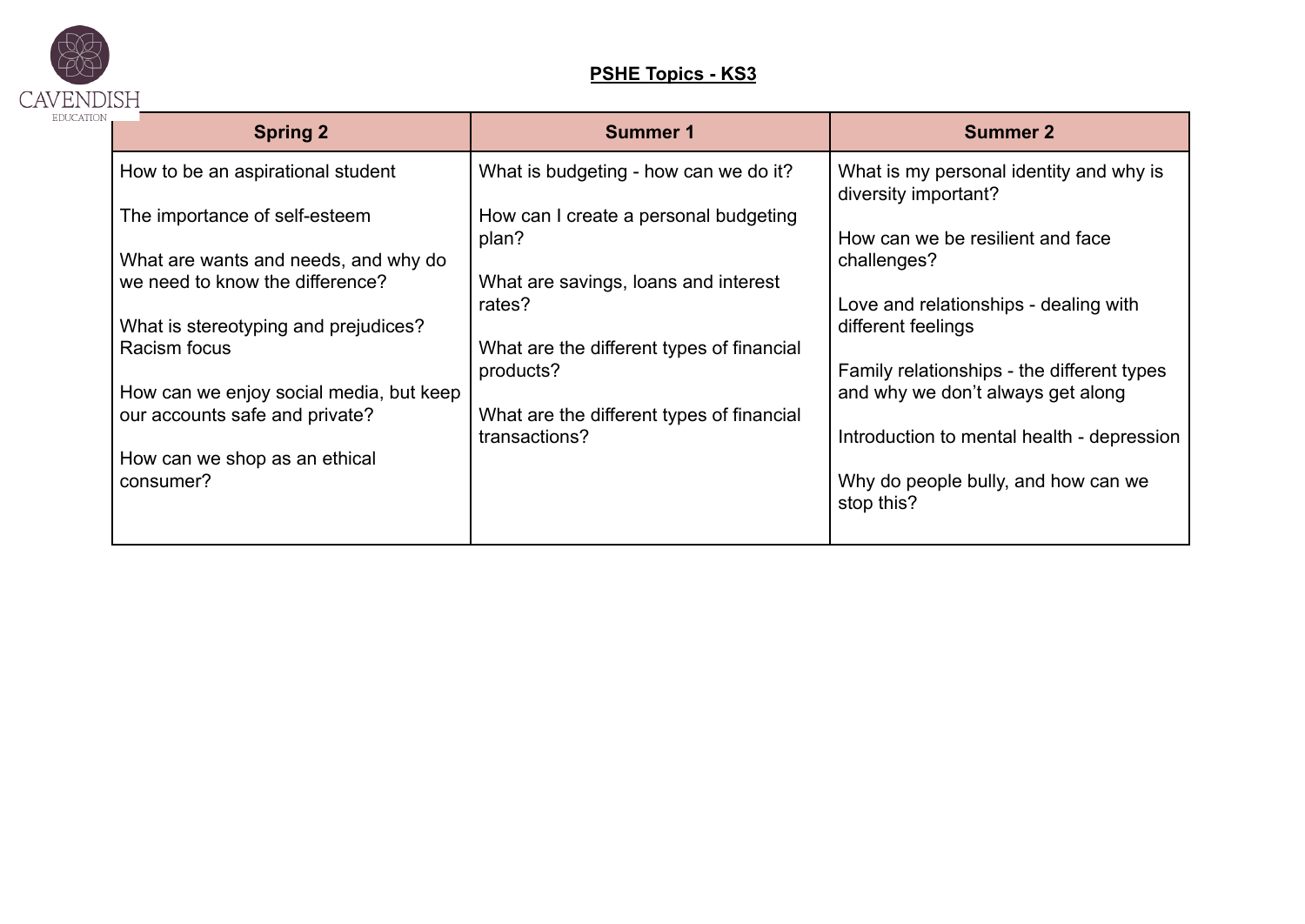

| <b>Autumn 1</b>                                                              | <b>Autumn 2</b>                                                | <b>Spring 1</b>                                                      |
|------------------------------------------------------------------------------|----------------------------------------------------------------|----------------------------------------------------------------------|
| What is vaping, nicotine and addiction?                                      | What is consent and why do we need to<br>know it's importance? | How can British Values teach us<br>tolerance and respect for others? |
| <b>Cancer Awareness</b>                                                      |                                                                |                                                                      |
|                                                                              | How do we have safe sex and use                                | Who are the extremist groups and why                                 |
| How can we look after ourselves and<br>other - First Aid and Personal Safety | differnet types of contraception?                              | are they so dangerous?                                               |
|                                                                              | What is pornography and why is it                              | Where does extremism come from?                                      |
| Why do teenage parents have it so tough<br>- how can we avoid this?          | dangerous?                                                     | How do extremists attract converts?                                  |
|                                                                              | What is sexting and why is it so risky?                        |                                                                      |
| Domestic conflict - why do people run                                        |                                                                | Islamophobia - do Muslims really want                                |
| away from home and why is this so<br>dangerous?                              | How do we keep good sexual health and<br>avoid STIs?           | Sharia Law in the UK?                                                |
|                                                                              |                                                                | How can we prevent radicalisation and                                |
| What is stereotyping and prejudices?<br><b>Religion focus</b>                | Body image and the media - male focus                          | recognise the warning signs?                                         |
|                                                                              |                                                                |                                                                      |
|                                                                              |                                                                |                                                                      |
|                                                                              |                                                                |                                                                      |
|                                                                              |                                                                |                                                                      |
|                                                                              |                                                                |                                                                      |
|                                                                              |                                                                |                                                                      |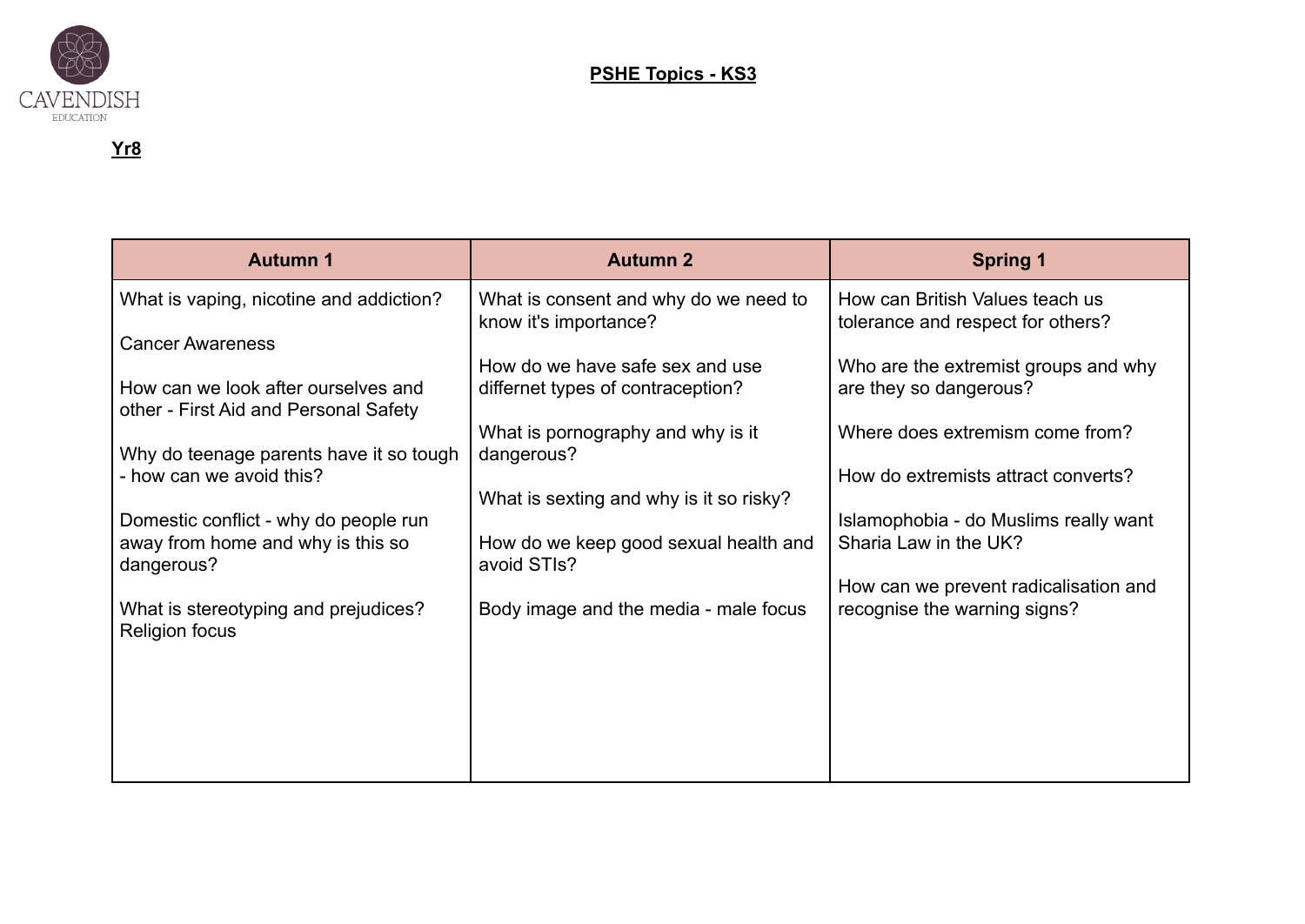

## **PSHE Topics - KS3**

| <b>Spring 2</b>                                           | <b>Summer 1</b>                                                             | <b>Summer 2</b>                                                         |
|-----------------------------------------------------------|-----------------------------------------------------------------------------|-------------------------------------------------------------------------|
| Finance - what is income and<br>expenditure?              | How can self confidence boost our<br>achievements?                          | Stereotyping, prejudice and<br>discrimination - Disability focus        |
| Finance - what are National Insurance<br>and Income Tax?  | Personal development - how can I<br>improve my behaviour and skills?        | Homophobia - LGBT discriminiation<br>around the world                   |
| Why do we pay tax and how is this<br>spent?               | How can I manage my behaviour to<br>achieve my goals?                       | Stereotyping, prejudice and<br>discrimination - Teenagers and the media |
| Finance - budgeting and saving                            | Emotional Literacy - why is self<br>awareness in our actions towards others | Internet Safety - what is online<br>grooming?                           |
| Careers - how can we become<br>entrepreneurs?             | so important?<br>What is mindfulness? How can this                          | Internet Safety - how can we avoid online<br>groomers?                  |
| Careers - how can we develop our<br>teamwork skills?      | develop positive mental health?                                             | How can we care for our environment<br>and why is it changing?          |
| Careers - how can we develop our<br>communication skills? |                                                                             |                                                                         |
|                                                           |                                                                             |                                                                         |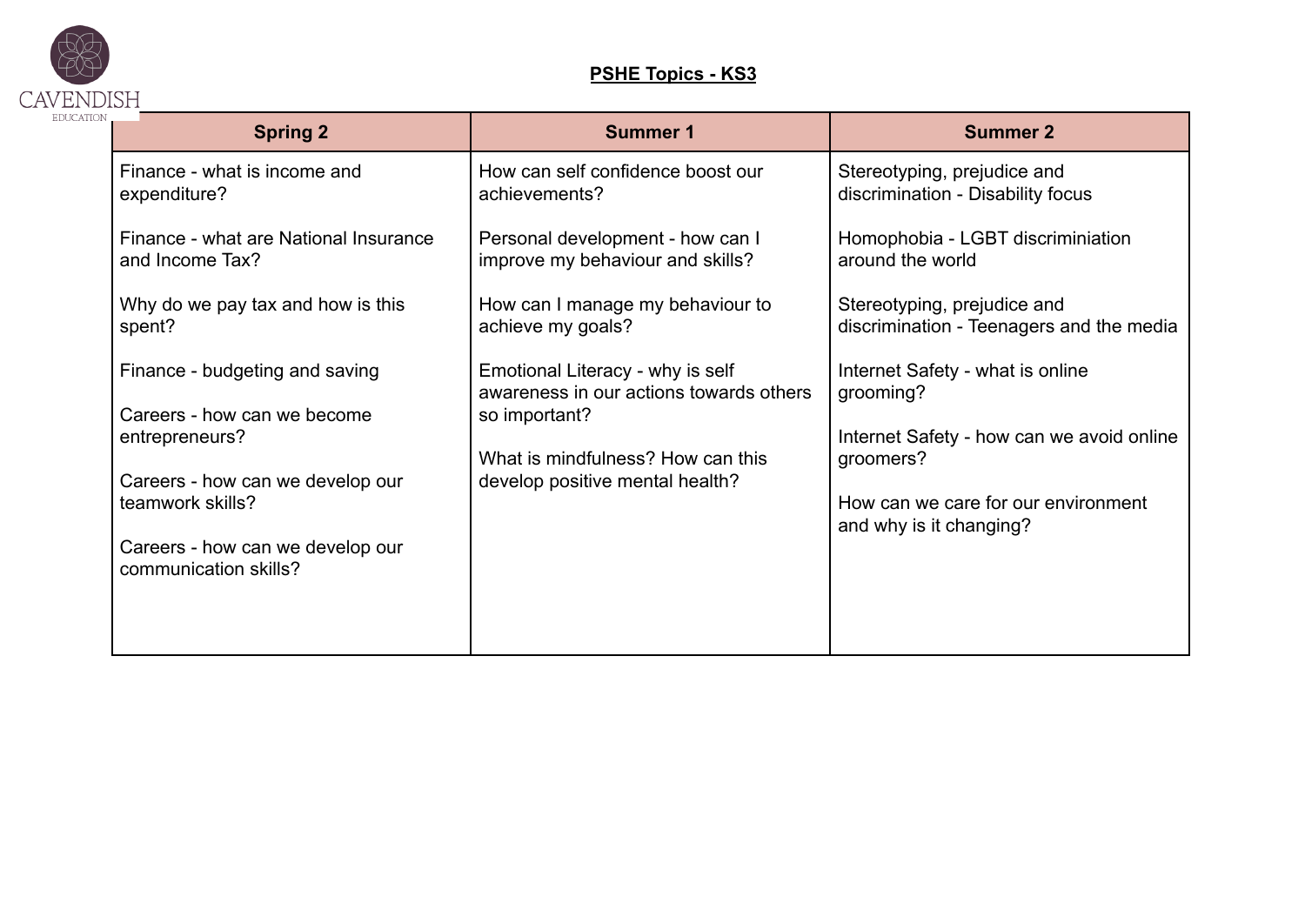

| <b>Autumn 1</b>                                                                 | <b>Autumn 2</b>                                                                                                        | <b>Spring 1</b>                                |
|---------------------------------------------------------------------------------|------------------------------------------------------------------------------------------------------------------------|------------------------------------------------|
| What are the short and long term                                                | Body image and the media - does the                                                                                    | How can I stay financially savvy and           |
| consequences of excess alcohol use?                                             | media contribute to eating disorders?                                                                                  | avoid debt?                                    |
| Why do people take illegal drugs and                                            | Body image and the media - female                                                                                      | Navigating accounts, savings, loans and        |
| what does the law say about drug use?                                           | focus                                                                                                                  | financial institutions                         |
| Responsible health choices - blood/organ<br>donors, stem cells and vaccinations | Child Sexual Exploitation - how are<br>children and young people lured into<br>dangerous relationships and what should | Consumers and the Law - what are my<br>rights? |
| Acid attacks - why are these on the                                             | we look out for?                                                                                                       | How can we be self disciplined to              |
| increase and what can we do if we                                               | What are domestic and abusive                                                                                          | achieve our aims and goals in school and       |
| witness one?                                                                    | relationships? Healthy and unhealthy                                                                                   | the wider world?                               |
| What is self-harm and why do people do                                          | relationships                                                                                                          | How can we foster a Growth Mindset in          |
| this?                                                                           | British Values - can we respect and                                                                                    | order to achieve?                              |
| What is peer pressure? Why is it so                                             | celebrate the religion and culture of our                                                                              | How can we manage the stress of school         |
| powerful and how can we overcome it?                                            | choice?                                                                                                                | and exams?                                     |
|                                                                                 | British Values - why and how are our<br>communities so diverse?                                                        |                                                |